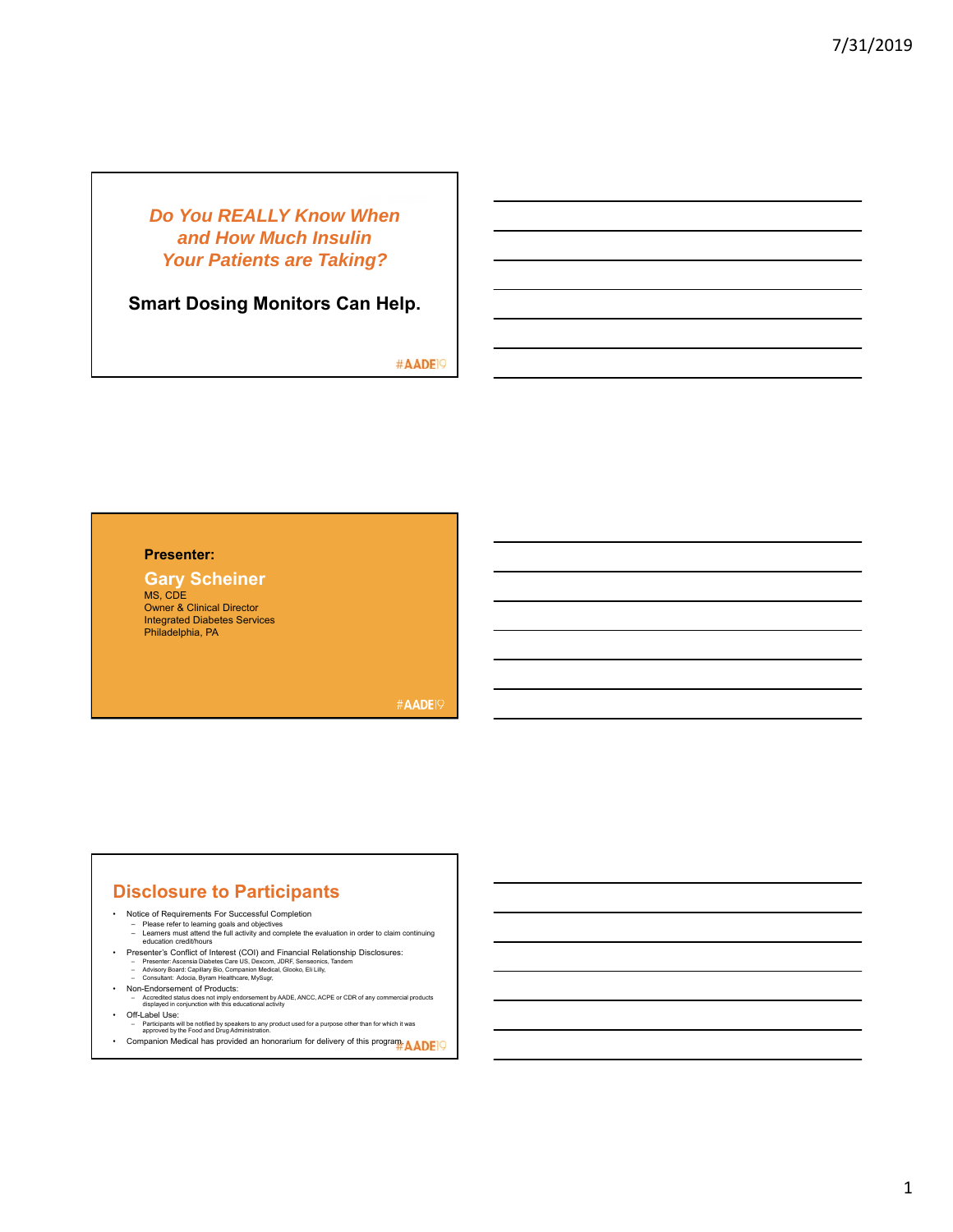### **Objectives**

- $\checkmark$  Delineate the clinical challenges among insulin pen users and their providers
- $\checkmark$  Describe the features of the various "smart" insulin pen devices
- $\checkmark$  Detail the clinical utility and limitations associated with "smart" pen devices

#AADE<sup>19</sup>

#### **Insulin Use in the United States**

- Approx. 8 Million Insulin Users
	- 1.6M type-1
	- 6.1M type-2
	- 1.6M taking rapid insulin
	- 3.2M *take insulin multiple times daily*
	- 80% take insulin by INJECTION (pen/syringe)

Source: Centers for Disease Control and Prevention

#AADE<sup>19</sup>

### **Management challenges faced by people who inject insulin**

- Data logging
- Missed doses
- Meal dose calculations
- Stacking
- Double-Dosing
- Spoilage
- Complexity of add-ons

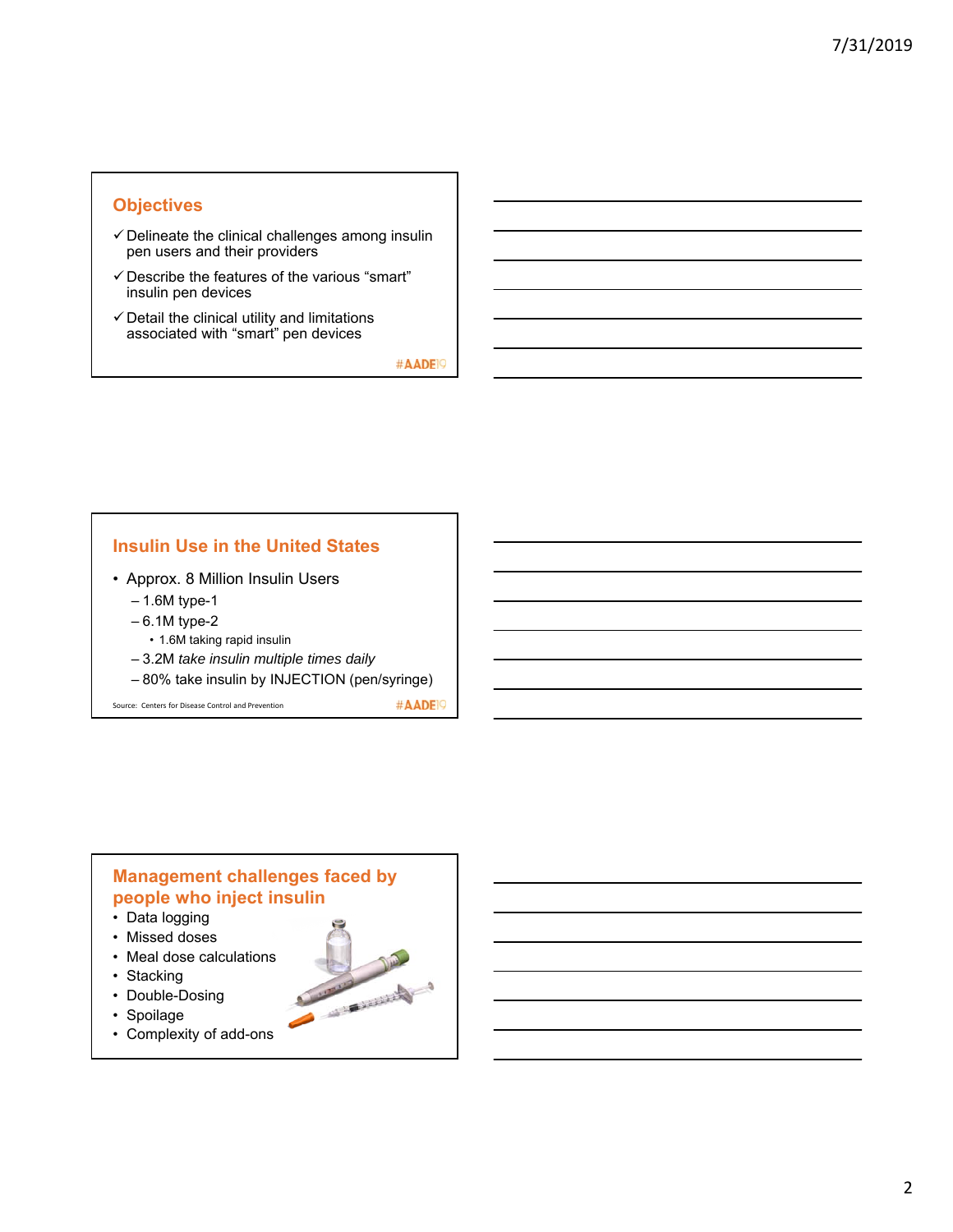

|                                                                                                                       |  | $\overline{\phantom{a}}$          |
|-----------------------------------------------------------------------------------------------------------------------|--|-----------------------------------|
|                                                                                                                       |  |                                   |
|                                                                                                                       |  | ________                          |
| ,我们也不会有什么。""我们的人,我们也不会有什么?""我们的人,我们也不会有什么?""我们的人,我们也不会有什么?""我们的人,我们也不会有什么?""我们的人                                      |  |                                   |
| <u> Alexandro de la contrada de la contrada de la contrada de la contrada de la contrada de la contrada de la con</u> |  |                                   |
|                                                                                                                       |  |                                   |
| <u> 1989 - Johann Stoff, deutscher Stoffen und der Stoffen und der Stoffen und der Stoffen und der Stoffen und de</u> |  | and the state of the state of the |
|                                                                                                                       |  |                                   |
| the contract of the contract of the contract of                                                                       |  |                                   |







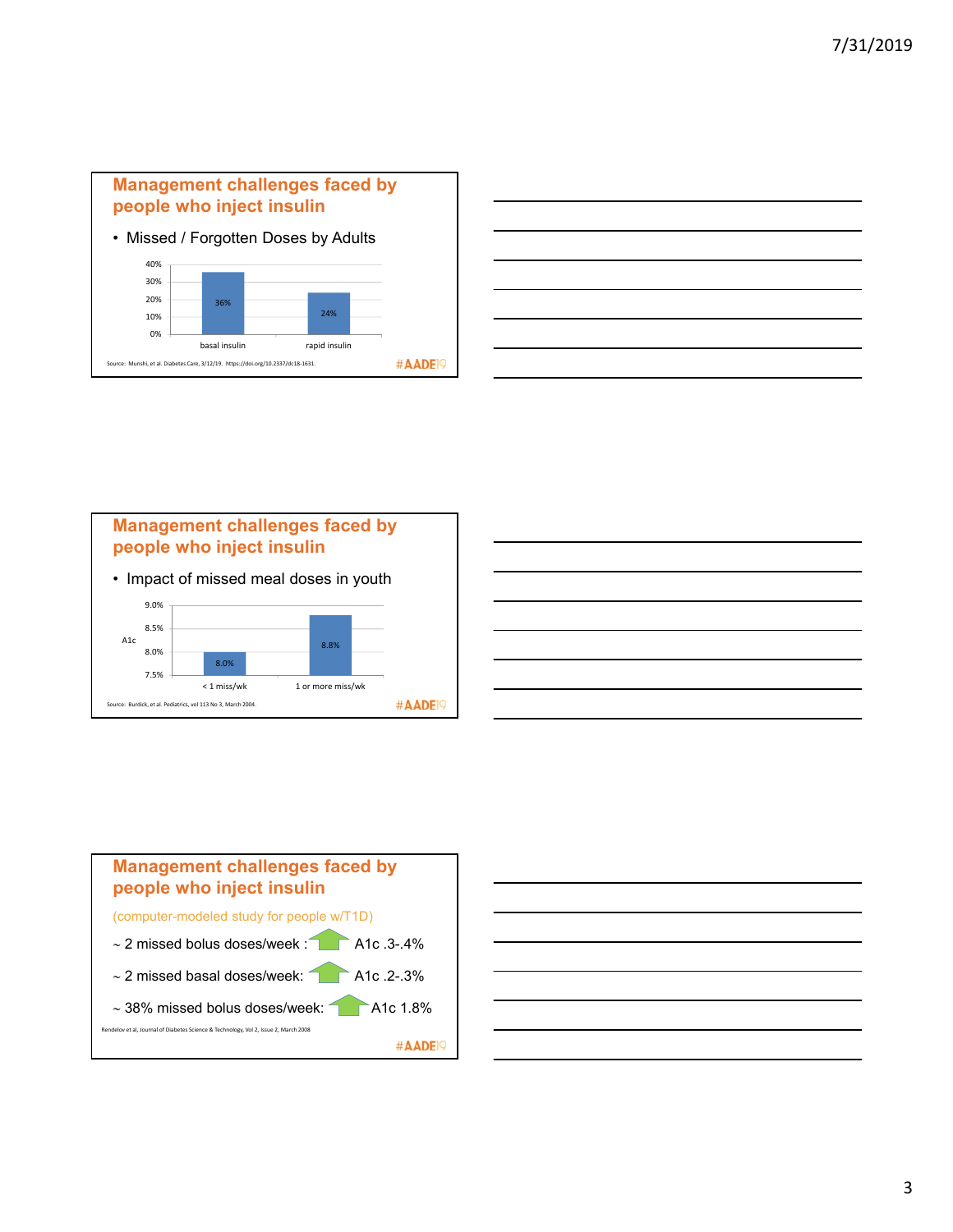### **Management challenges faced by people who inject insulin**

- Numeracy Issues
	- 25% unable to identify their BG targets
	- 56% unable to count carbohydrate grams using a food label
	- 59% unable to calculate insulin dose based on grams of carbohydate and BG

Marden et al. Diabtes Med 29:662-669, 2011; Osborn et al. J Health Comm 15:146-158, 2010; Cavanaugh et al.<br>Diabetes Care 32:2149-2155, 2009.

**Management challenges faced by people who inject insulin**

Use of dosing Advisor software by people w/T1

- A1c reduction of 0.6% after 12 months
- 19% increase in time in-range (70-150)
- No change in nocturnal hypoglycemia





#AADE<sup>19</sup>

Garg et al. Diabetes Technology & Therapeutics, Vol 10, No 5, 2008.

# **Challenges faced by CLINICIANS of people who inject insulin**

- Insufficient Information – Lack of dosage logs
	- Lack of other data
- Inaccurate Information – Accidental – Intentional
	-
- Time Limits for Training, Data Integration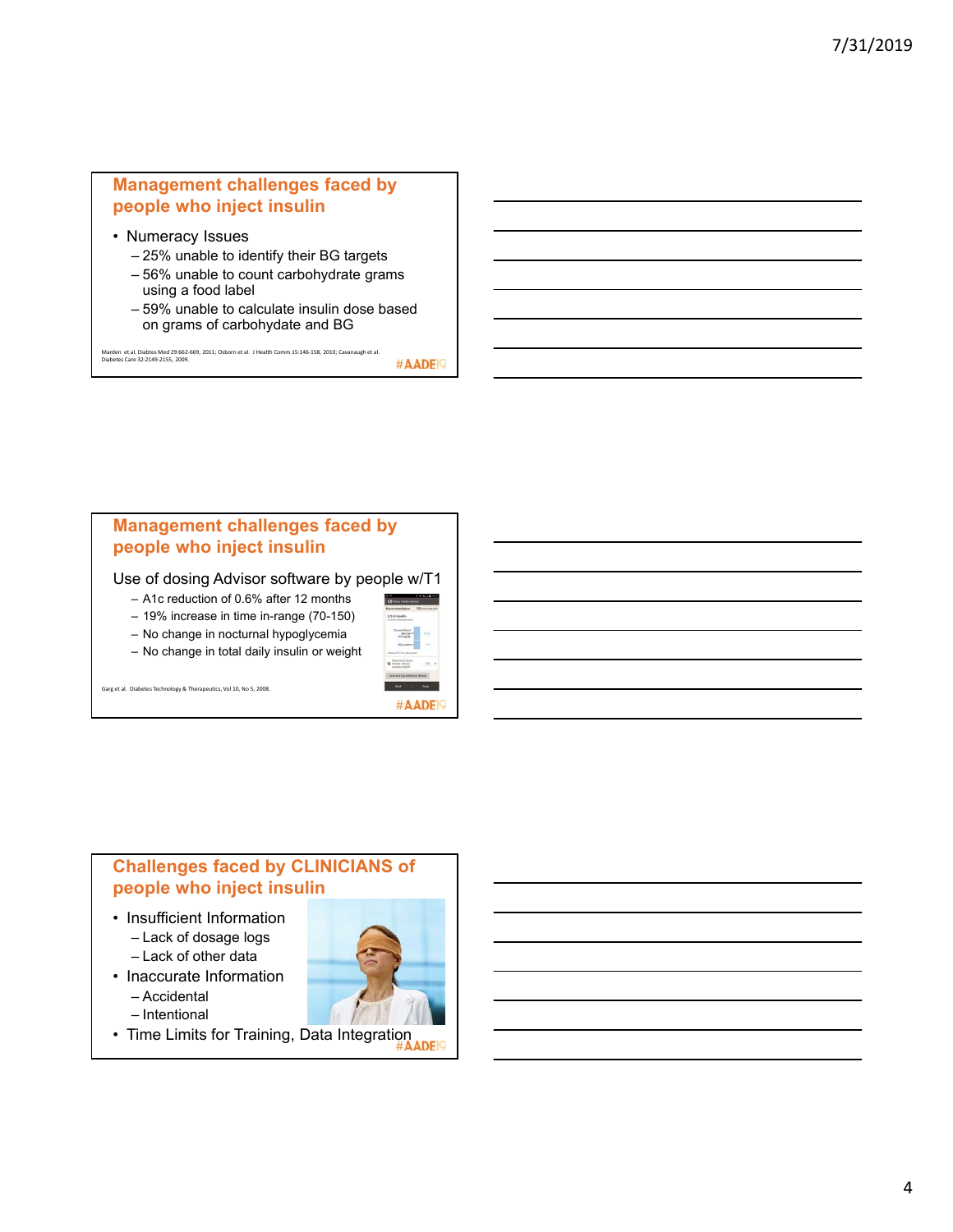

|  | _____  |
|--|--------|
|  |        |
|  | ______ |
|  | _____  |
|  | ______ |
|  |        |
|  | _____  |
|  |        |





- Tracks time since last dose was delivered
- Based on removal/replacement of device from pen
- Fits most disposable pens
- Not yet cleared by FDA

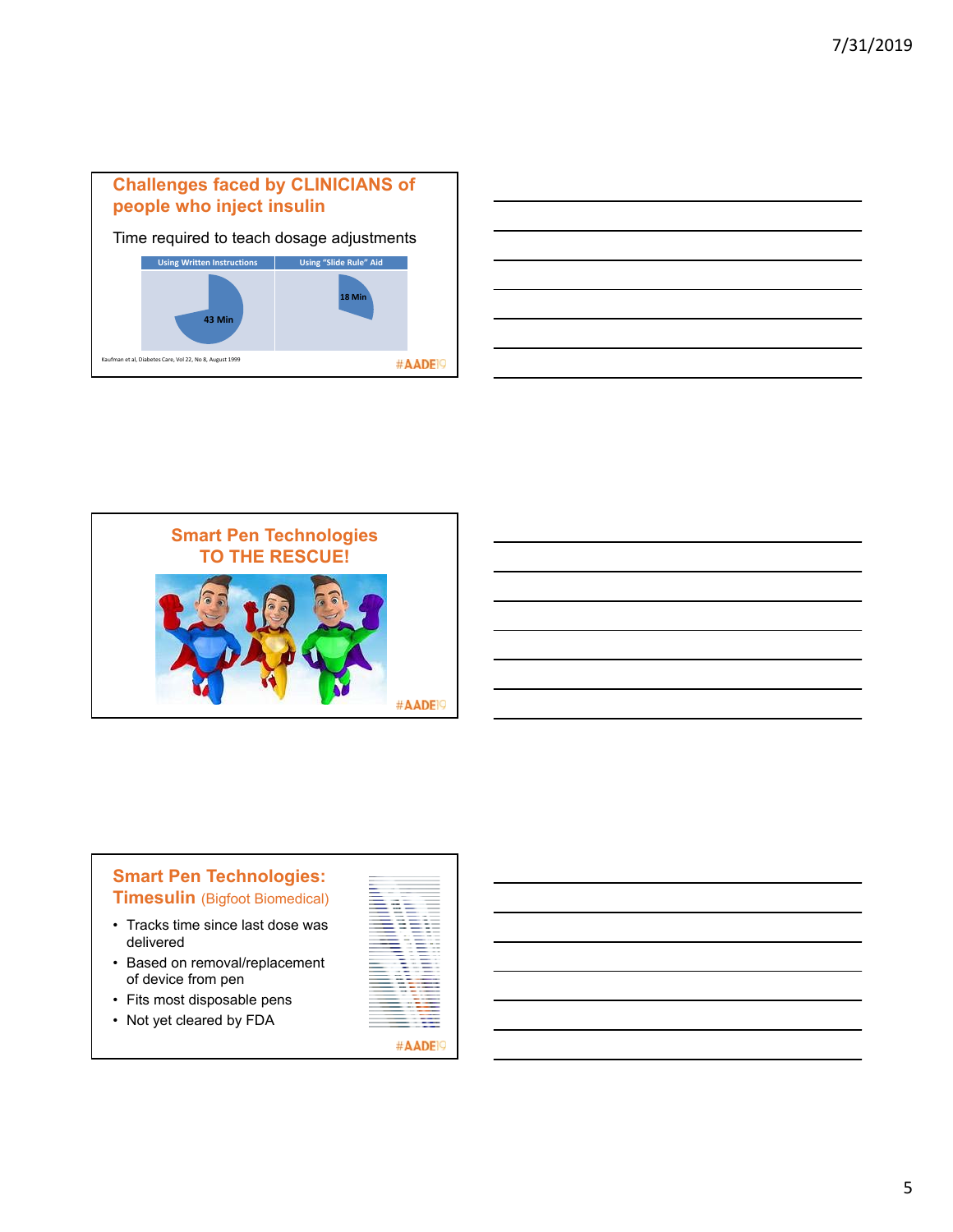

## **Smart Pen Technologies: Clipsulin** (Diabnext)

- Counts audible clicks, displays last dose
- Works with most commercially-available pens
- ½- or 1-unit settings; +/- buttons for manual adjustment
- Automatic bluetooth transmission of doses to smartphone app
- HCP platform for viewing data
- Not yet FDA-cleared





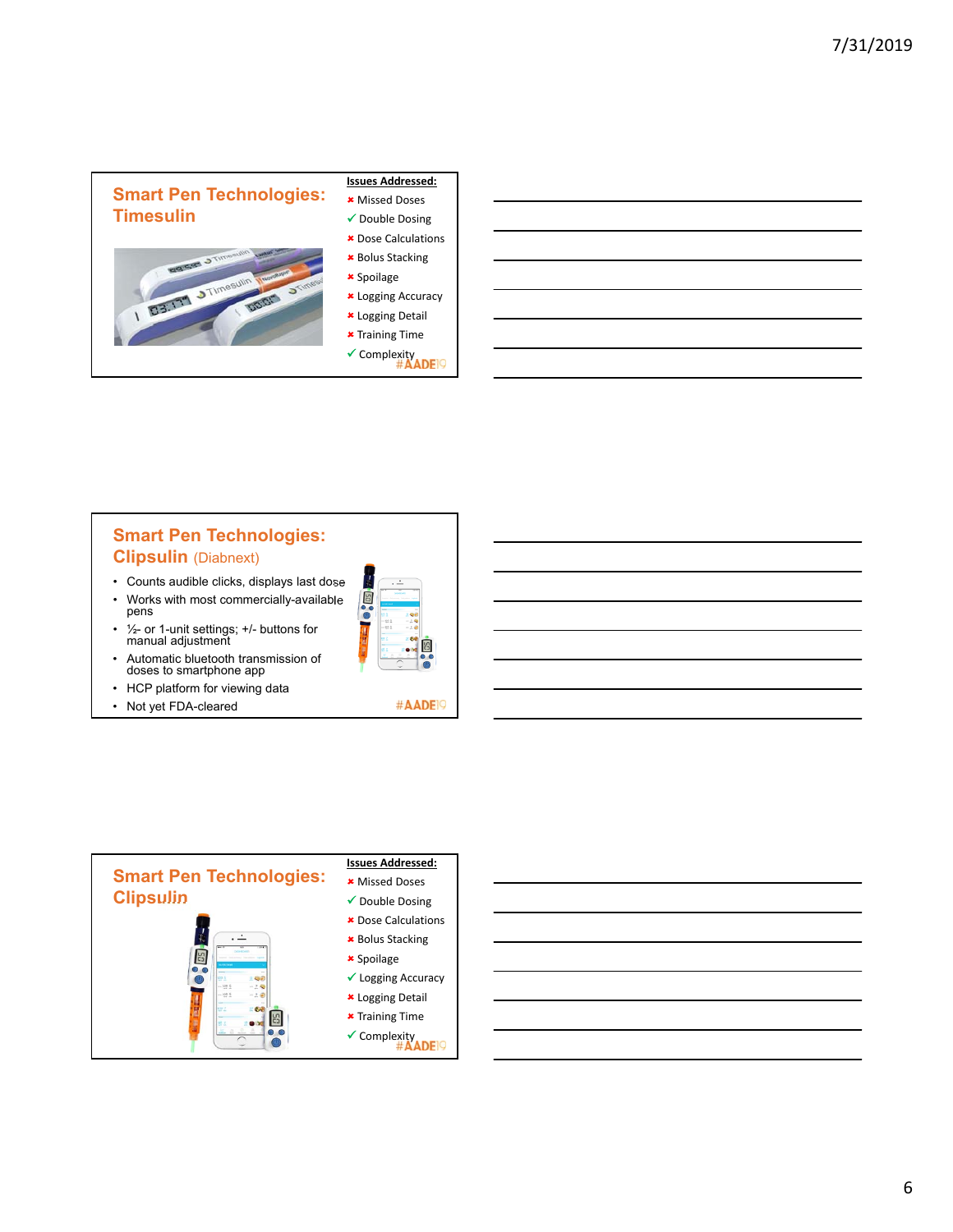# **Smart Pen Technologies:**

### **GoCap** (Common Sensing)

- Attaches to Lantus and Apidra disposable pens
- Tracks doses and units left in pen

• Wireless upload to smartphone app; user can enter BG & carbs

- Missed dose alerts
- Temperature alerts



• Commercial version available in US mid-2020<br>  $\#$ AADEP



## **Smart Pen Technologies: NovoPen Echo** (Novo Nordisk)

- Durable pen
- Takes 3.0 ml cartridges of Novolog
- Doses in 1/2-unit increments
- Displays last dose, time since last dose
- FDA-cleared



#AADE<sup>19</sup>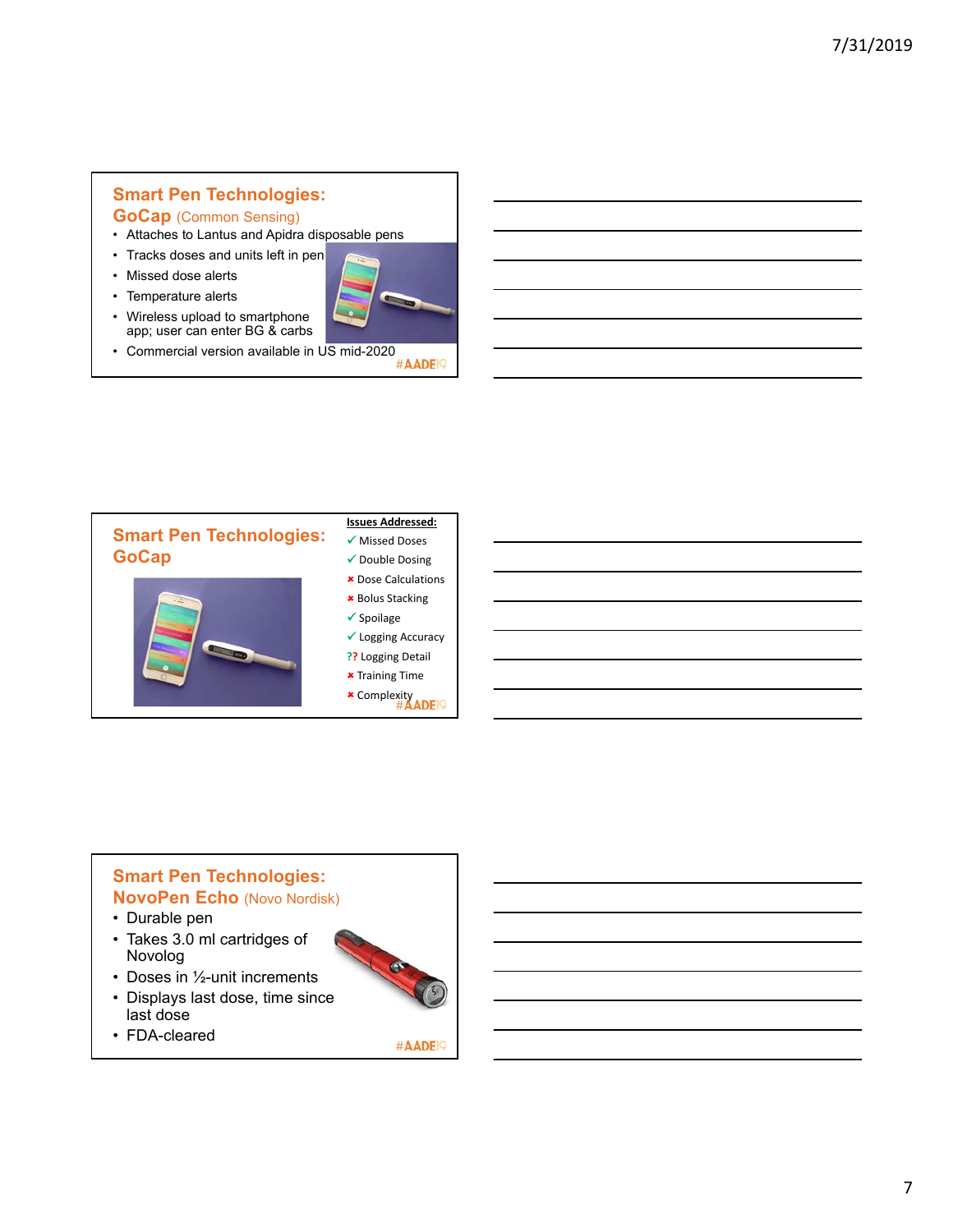#### **Smart Pen Technologies: NovoPen Echo/Plus** (Novo Nordisk)

- Durable pen
- Takes 3.0 ml cartridges of Toujeo, Tresiba, Novolog, Fiasp
- Doses in 1/2-units
- Displays last dose, time since last dose, IOB
- 800-dose memory
- Near Field Communicaion (scan) for downloading
- Not yet FDA-cleared; Launched in Europe 2019





### **Smart Pen Technologies:**

#### **InPen** (Companion Medical)

- Prescription item
- Durable pen, takes Humalog or Novolog 3ml cartridges (different pens)
- Doses in 1/2-units
- Temperature monitor
- Bluetooth connection to smartphone app; "prime" doses factored out
- Customizable dose calculator
- Displays & adjusts for IOB
- Generates detailed PDF log reports
- Missed bolus and basal dose reminders
- FDA-cleared, prescription required



#AADE<sup>19</sup>

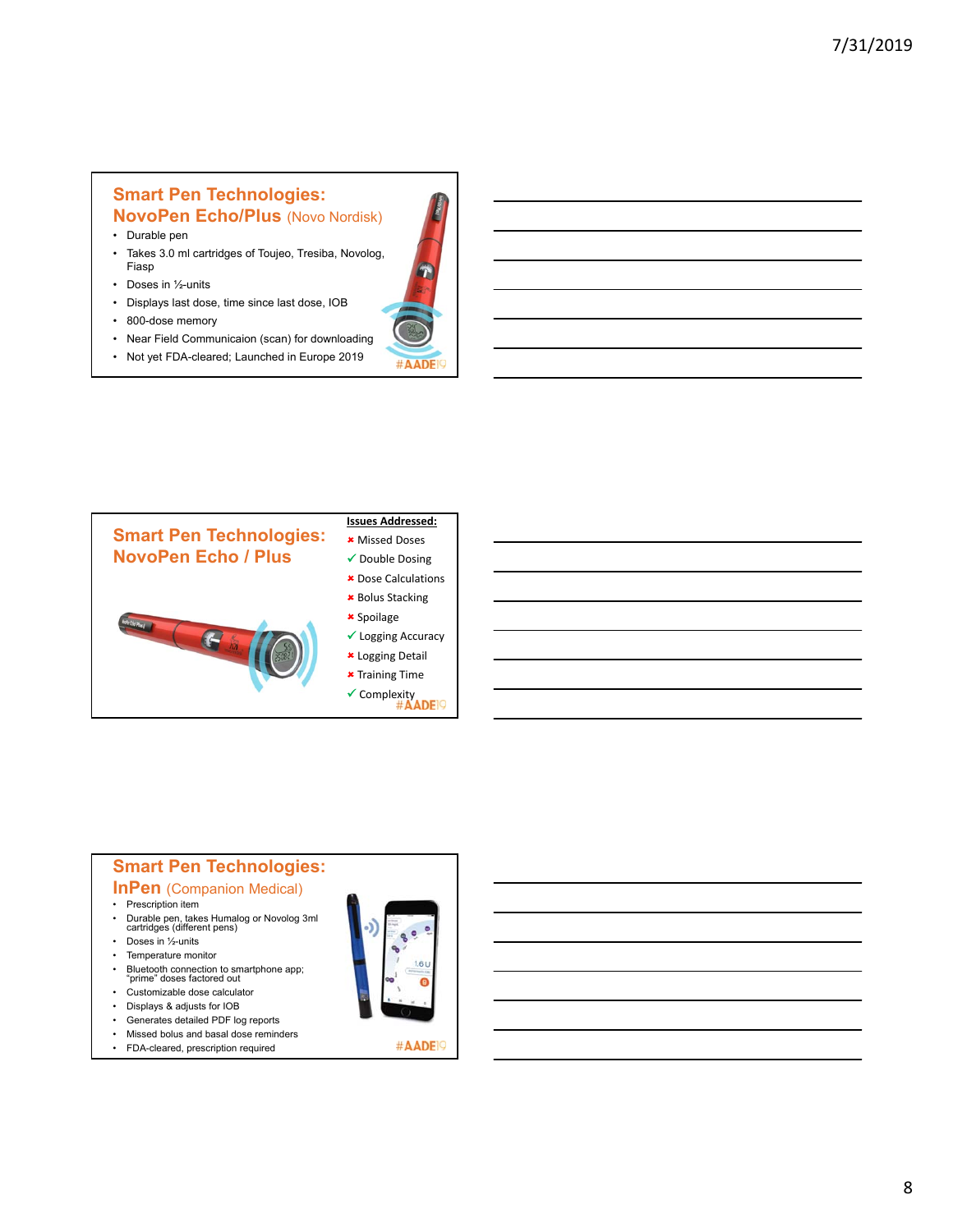

### **Other Devices In Development**

- Novo Nordisk Bluetooth FlexTouch Pen **Attachment**
- BioCorp "Easylog" smart pen cap
- Lilly integrated smartpen/Dexcom/smartphone app
- Pendiq Digital Pens

#AADE<sup>19</sup>

### **Insights to derive from smart dose monitor data**

- Were doses actually taken?
- When were they taken?
- How much was taken?
- Were dosage calculations correct?
- Are the current dosing formulas working?

#AADE<sup>19</sup>